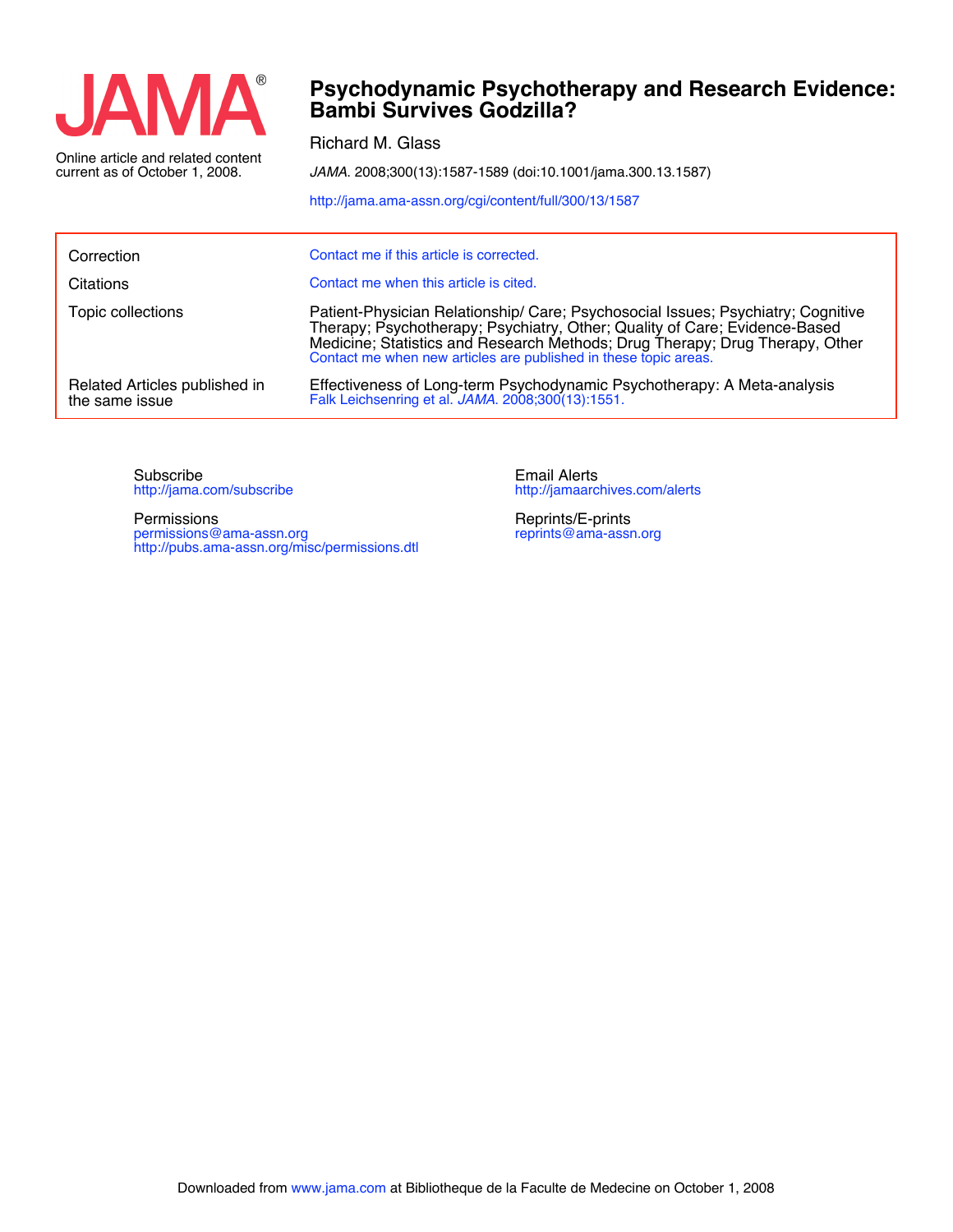tentially complex medical research articles. Authors, their institutional representatives, sponsors, and the news media who have questions about *JAMA*'s policies regarding release of information should contact the editorial office.

**Editor's Note:** This editorial provides an update and revision of editorials on *JAMA*'s policy on release of information to the pub $lic<sup>2</sup>$  and the journal embargo.<sup>3</sup>

#### **Financial Disclosures:** None reported.

**Acknowledgment:** We thank Jann Ingmire, Director of*JAMA*/Archives Media Relations, for her thoughtful comments and suggestions.

## **REFERENCES**

**1.** Flanagin A. Ethical and legal considerations. In: Iverson C, Christiansen S, Flanagin A, et al. *AMA Manual of Style: A Guide for Authors and Editors.* 10th ed. New York, NY: Oxford University Press; 2007:chap 5.

**2.** Fontanarosa PB, Flanagin A, DeAngelis CD. The Journal's policy regarding release of information to the public. *JAMA*. 2000;284(22):2929-2931.

**3.** Fontanarosa PB, DeAngelis CD. The importance of the Journal embargo.*JAMA*. 2002;288(6):748-750.

**4.** *JAMA* Instructions for Authors. http://www.jama.com/instructions. Updated July 2008. Accessed September 7, 2008.

**5.** Winker MA, Fontanarosa PB.*JAMA*-EXPRESS: rapid peer review and publication. *JAMA*. 1999;281(18):1754-1755.

**6.** For the Media Web site. http://pubs.ama-assn.org/media. Accessed September 8, 2008.

# **Psychodynamic Psychotherapy and Research Evidence**

Bambi Survives Godzilla?

# Richard M. Glass, MD

N A NOW CLASSIC 1982 ARTICLE,<sup>1</sup> PARLOFF SURVEYED THE results of psychotherapy research evidence and its relevance for policy makers and treatment reimbursement decisions, characterizing that encounter as "Bambi meets Godz n a now classic 1982 article,<sup>1</sup> Parloff surveyed the results of psychotherapy research evidence and its relevance for policy makers and treatment reimbursement decisions, characterizing that encounter as "Bambi dence in psychotherapy outcome at that time was "extensive and positive," it was not responsive to the policy makers' central question, "What kinds of psychotherapy are most effective for what kinds of problems?"

Since that time, there has been a substantial increase in evidence for the efficacy of specific forms of psychotherapy for specific psychiatric disorders.<sup>2,3</sup> In particular, the development of cognitive behavioral therapy  $(CBT)$ ,<sup>4</sup> a usually short-term psychotherapy focused on identifying and correcting cognitive patterns that underlie emotional and behavioral symptoms; interpersonal psychotherapy<sup>5</sup> (IPT), a time-limited individual therapy developed for treatment of major depression; and dialectical behavioral therapy<sup>6</sup> (DBT), a focused therapy developed for treatment of borderline personality disorder, have been characterized by empirical testing for efficacy in controlled trials. In recognition of this, Beck, the main developer of CBT, was honored with the Lasker Award for Medical Research in 2006.<sup>7</sup>

However, concern has often been expressed about evidence for the efficacy of long-term psychodynamic (also called psychoanalytic) psychotherapy (LTPP),<sup>8</sup> a treatment with origins in uncontrolled clinical experience and with subsequent developments often influenced by theories rather than empirical testing. The former is certainly not uncommon in medicine, but the latter has been a mat-

## See also p 1551.

©2008 American Medical Association. All rights reserved. (Reprinted) JAMA, October 1, 2008—Vol 300, No. 13 1587

ter of concern, particularly in the era of evidence-based medicine. In this issue of *JAMA*, Leichsenring and Rabung<sup>9</sup> present the results of a meta-analysis that speaks directly to this concern.

The continuing interest in and attraction of psychodynamic psychotherapy are likely due to the considerable intuitive appeal of the underlying concept that facilitated selfunderstanding can lead to improvement of mental disorders. Despite that appeal, the issue of empirical demonstration of efficacy is of central importance to clinicians, patients, and policy makers; thus, Leichsenring and Rabung have performed a valuable service by collating and analyzing the available evidence on that issue. As these authors point out, there is evidence and abundant clinical experience indicating that despite the desire for brief, cost-effective interventions, patients with complex mental disorders, which they reasonably define as personality disorders, chronic disorders (duration of at least a year), and patients with multiple comorbid disorders, are often unlikely to respond to short-term treatments.

The authors used a definition of psychodynamic psychotherapy from Gunderson and Gabbard<sup>10(p685)</sup>: "A therapy that involves careful attention to the therapist-patient interaction, with carefully timed interpretation of transference and resistance embedded in a sophisticated appreciation of the therapist's contribution to the two-person field." Identification and interpretation of transference and resistance are distinctive features of psychoanalytic psychotherapies that are commonly misunderstood. Transference is defined as, "those perceptions of, and responses to, a person in the here and now that more appropriately reflect past feelings about,

**Author Affiliations:** Dr Glass (richard.glass@jama-archives.org) is Deputy Editor, *JAMA*. Dr Glass is also with the Department of Psychiatry and Behavioral Neuroscience, University of Chicago, Chicago, Illinois.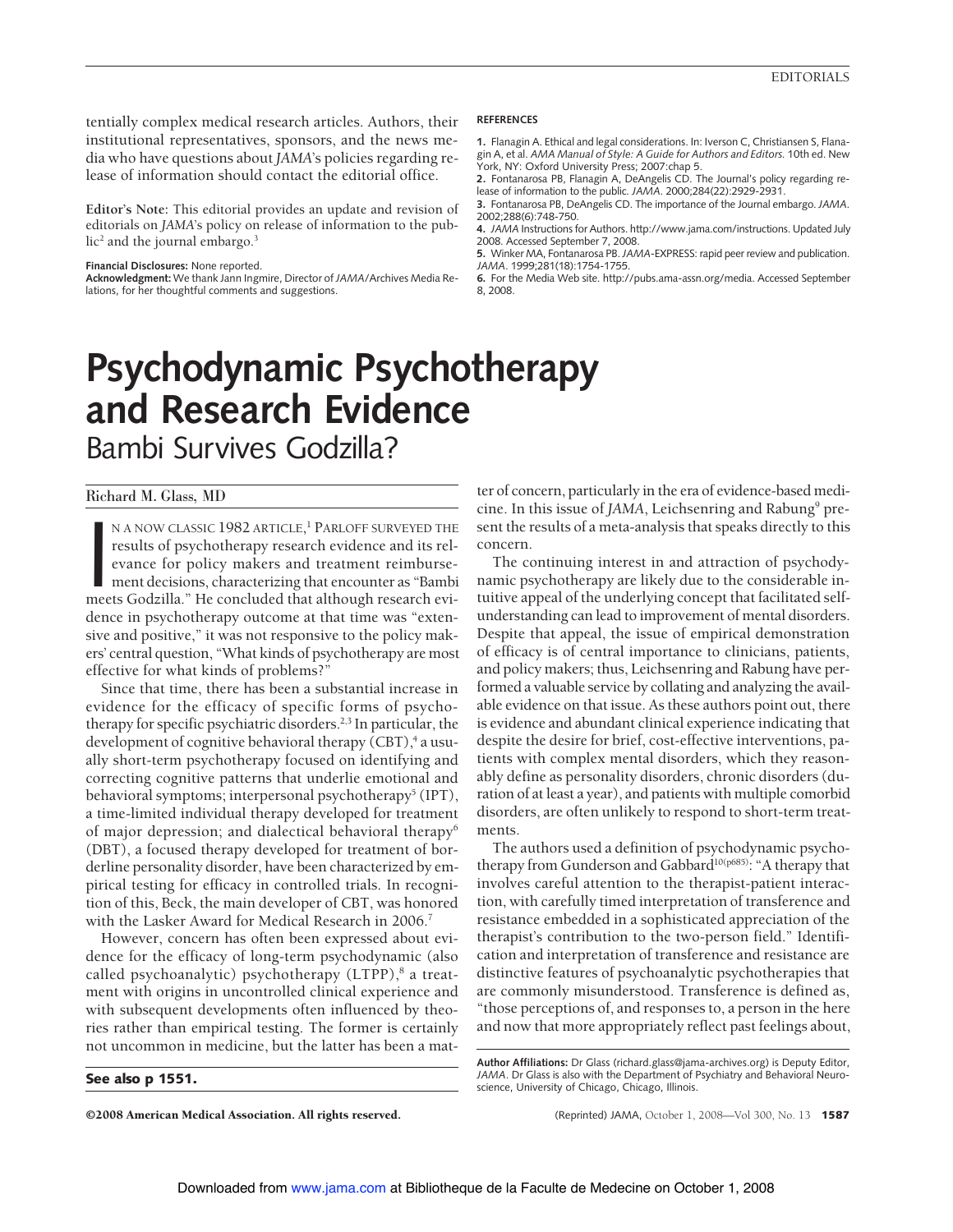## EDITORIALS

or responses to, important people earlier in one's life, especially parents and siblings."11(p1854) Transference occurs regularly in everyday life outside a psychotherapy setting. A strong reaction to a person or situation in which the intensity of the emotion is more than what would be attributable to the current situation may be a clue to the presence of transference. Resistance is the "patient's attempt to protect herself or himself by avoiding the anticipated emotional discomfort that accompanies the emergence of conflictual; dangerous; or painful experiences, feelings, thoughts, memories, needs, and desires."11(p1854)

Developing insight about transferences and resistances are essential elements of psychodynamic psychotherapy because their occurrence in the therapy provides a route to recognizing and understanding their sources and, most importantly, their occurrence and influence in the patient's life outside of therapy and the ways they underlie and maintain the patient's symptoms. To be successful, this requires both cognitive and affective experience for the patient during therapy because there is almost always ambivalence about change.<sup>11,12</sup> Both time intensity (typically several sessions per week over the course of several years) and the resulting intensity of the patient's transference to the analyst distinguish psychoanalysis from psychodynamic (psychoanalytic) psychotherapy. Psychodynamic psychotherapy typically involves 1 or 2 sessions per week.

For their literature search, Leichsenring and Rabung included randomized trials and other prospective studies of individual psychodynamic psychotherapy that met the definition cited above, used a prospective design and reliable outcome measures, had a duration of at least 1 year or 50 sessions, and were published between 1960 and May 2008. They included observational studies as well as randomized controlled trials. Their search yielded a total of 23 separate studies published from 1984 to 2008, comprising 11 randomized controlled trials and 12 observational studies that included a total of 1053 patients receiving LTPP.

The issue of comparison or control groups has long been a vexing problem in psychotherapy research.<sup>1</sup> Developing and implementing plausible "placebos" for active psychotherapies has proved to be difficult. In addition, use of an intentionally inactive control treatment may not be ethically defensible, particularly for long-term treatment. Only 8 of the trials in the meta-analysis had the data necessary for comparative analysis of LTPP with other forms of treatment. These comparison groups included different types of active therapy, shorter-term psychodynamic psychotherapy, and psychiatric treatment as usual.

The authors' thorough search methods, including the requirement for reliable outcome measures, and their careful assessments of heterogeneity and lack of evidence for publication bias are strengths of the study. The finding of no significant difference in effect sizes for the observational studies compared with the RCTs is reassuring.

In 7 of the 23 studies, some patients received concomitant psychotropic medications. Use of medication in these studies was based on clinical indications rather than random assignment, an important aspect of the finding that LTPP combined with psychotropic medication resulted in significantly lower effect sizes than LTPP alone. That result led the authors to include only studies of LTPP alone without concomitant medication in estimating the effects of LTPP in specific patient groups. The nonrandom assignment also precludes any conclusion about the effects of combined psychotherapy and drug treatment based on this metaanalysis.

A number of trials have compared drug treatment and psychotherapy, particularly for treatment of depressive and anxiety disorders. Some of these trials have reported a significant difference in outcomes favoring psychotherapy and others favoring medication, but most have not found significant differences between the 2 modalities, with both having better outcomes compared with pill placebo.<sup>13</sup> Interpretation of such trials is complicated by the absence of a psychotherapy placebo condition, because no such condition has been satisfactorily established.

The combination of drug treatment with psychotherapy is a common clinical approach for many psychiatric disorders. Some large trials and meta-analyses have found outcome differences favoring such combined treatment compared with one of those modalities,<sup>13</sup> but the lack of an adequate placebo psychotherapy condition and the associated problem of patients not being blinded to the active psychotherapy condition again complicate interpretation. Having outcome raters who are masked to treatment conditions, and even assessing whether the blind was maintained for the raters by having them guess the treatment assignments, does not completely resolve this problem. It is the patient-reported outcomes that are assessed by blinded raters and those outcomes, both objective and subjective, that can be influenced by treatment expectation effects associated with unblinded treatment. Because of the difficulties in blinding outcome ratings in psychotherapy trials, Liechsenring and Rabung modified the Jadad scale<sup>14</sup> to assess study quality by rating randomization and accounting for withdrawals and dropouts as usual but giving a score of 1 point if outcome was assessed by blinded raters or by reliable selfreport instruments. With this modification, there were no significant correlations between study quality ratings and outcome effect sizes.

In addition to evidence for efficacy, another likely reason for the high frequency of combined drug and psychotherapeutic treatments for mental disorders in clinical practice is the notion that both biological and psychological aspects of the disorder are thereby separately addressed by biological (drug) and psychological (psychotherapy) treatments. However, there is increasing evidence from studies of the 2-way relationship between brain structure and function on the one hand and emotion and behavior on the other

1588 JAMA, October 1, 2008—Vol 300, No. 13 (Reprinted) ©2008 American Medical Association. All rights reserved.